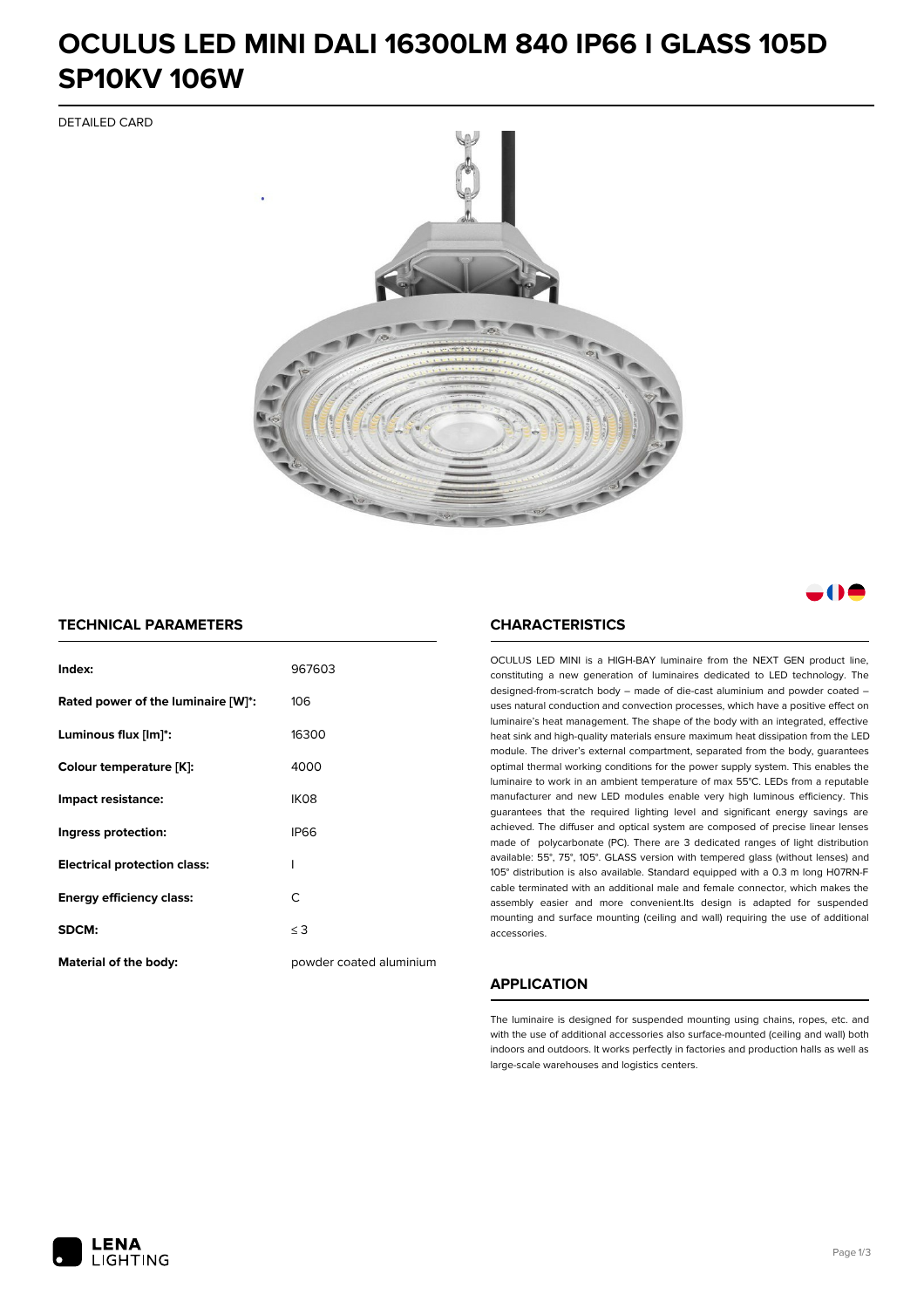## **OCULUS LED MINI DALI 16300LM 840 IP66 I GLASS 105D SP10KV 106W**

DETAILED CARD

### **TECHNICAL PARAMETERS TABLE**

| Index:                              | 967603                  | Impact resistance:                | IK08                                                               |
|-------------------------------------|-------------------------|-----------------------------------|--------------------------------------------------------------------|
| Light source:                       | LED                     | Ingress protection:               | <b>IP66</b>                                                        |
| Nominal power [W]:                  | 104                     | <b>Mounting version:</b>          | surface, suspended                                                 |
| Rated power of the luminaire [W]:   | 106                     | Cable length [m]:                 | 0.30                                                               |
| Supply voltage [V]:                 | $220 - 240$             | Dimensions of single box [mm]:    | 140/350/350                                                        |
| Frequency [Hz]:                     | $50 - 60$               | Net weight of the luminaire [kg]: | 2.330                                                              |
| Luminous flux [lm]:                 | 16300                   | <b>Warranty [years]:</b>          | 5                                                                  |
| Luminous efficacy [lm/W]:           | 154                     | AC voltage range [V]:             | $198 - 264$                                                        |
| <b>Energy efficiency class:</b>     | $\mathsf{C}$            | DC voltage range [V]:             | $190 - 280$                                                        |
| <b>Electrical protection class:</b> |                         | <b>DIMM DALI:</b>                 | yes                                                                |
| Colour temperature [K]:             | 4000                    | LED lifespan L70B50 [h]:          | 107000                                                             |
| Colour rendering index:             | >80                     | LED lifespan L80B20 [h]:          | 65000                                                              |
| SDCM:                               | $\leq$ 3                | LED lifespan L90B10 [h]:          | 32000                                                              |
| Power factor:                       | 0.95                    | Working temperature [°C]:         | from -30 to +35                                                    |
| Beam angle [°]:                     | 105                     | Category type:                    | high-bay and low-bay                                               |
| Surge protection [kV]:              | 10                      | Photobiological safety:           | Risk Group 1 (no photobiological<br>hazard under normal behavioral |
| <b>Diffuser material:</b>           | tempered glass          |                                   | limitation)                                                        |
| Diffuser type:                      | transparent             | <b>ETIM class:</b>                | EC001716                                                           |
| Diffuser colour:                    | transparent             | The number of implement units:    | 1                                                                  |
| Material of the body:               | powder coated aluminium | <b>Warranty [years]:</b>          | 5                                                                  |
| Colour of the body:                 | grey                    | <b>CE</b> certificate:            | 01/2021                                                            |
| Dimensions (H/W/T/S) [mm]:          | 107/320                 | <b>PZH</b> certificate:           | B-BK-60212-0481/21                                                 |
|                                     |                         | Manual:                           | <b>Download PDF</b>                                                |

### **LIGHT CURVES**